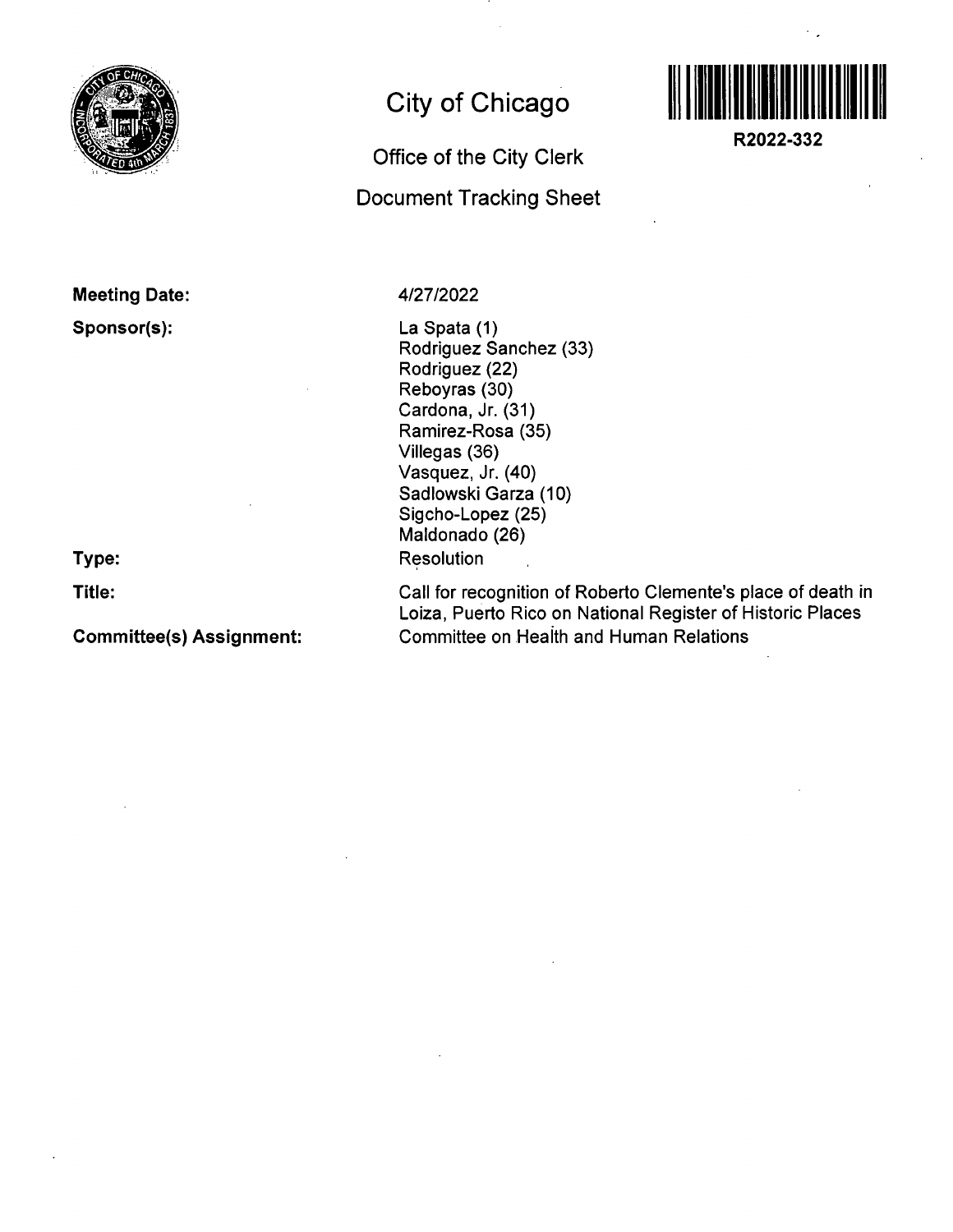City Council Meeting April 27.2021 Agreed Calendar

## RESOLUTION

## **Honorary Resolution to add Roberto Clemente's Place of Deatti In Loiza, Puerto Rico, to the National Register of Historic Places**

WHEREAS, Roberto Clemente Walker was bom in Bam'o San Anton in Carolina, Puerto Rico, August 18,1934; and

WHEREAS, Roberto Clemente tragically died in an airplane crash on December 31,1972 as he accompanied relief supplies to Nicaragua to aid the victims of the devastating 1972 Managua earthquake; and

WHEREAS, Roberto excelled at track and field; however, his real love was baseball; and

WHEREAS, Roberto joined the Pittsburgh Pirates In 1955, where he played his entire 18-year Major League Baseball career from 1955 to 1972 and is considered one of the finest outfielders to ever play professional baseball; and

WHEREAS, during his career with the Pittsbuiph Pirates. Roberto won four National League batting crowns, twelve Gold Gloves, the 1966 National League Most Valuable Player award, and ended his careerwith a .317 lifetime average, 240 homers, and 1,305 runs batted in; and

WHEREAS, Roberto led the Pittsburgh Pirates to World Series Championship titles in 1960 and 1971, winning the Series Most Valuable Player Award in 1971; and

WHEREAS, on September 30,1972, in the final regular season at-bat of his life Roberto became the 11th Major League Baseball player to record 3,000 hits; and

WHEREAS, Roberto was one of the first Latin American baseball players in the Major Leagues, and as such he faced language barriers and racial segregation throughout his career; and

WHEREAS, Roberto worked tirelessly to improve professional baseball's understanding of the unique challenges faced by young Latin American baseball players thrust into a new culture and language; and

WHEREAS, in August of 1973, Roberto became just the second player to have the mandatory five-year waiting period waived as he was inducted posthumously Into the National Baseball Hall of Fame; and

WHEREAS, in 1984, Roberto became the second baseball player to be honored for his athletic and philanthropic achievements with an appearance on a United States postage stamp; and

WHEREAS, In 2000, the facility of the United States Postal Service located at 2339 North Califomia Street In the Logan Square Community Area of Chicago, Illinois, was designated as the 'Roberto Clemente Post Office'; and

WHEREAS, Chicago also honors Roberto Clemente with Roberto Clemente Community Academy (dedicated in 1974), currently located in the  $1^{\text{st}}$  Ward within the West Town Community Area;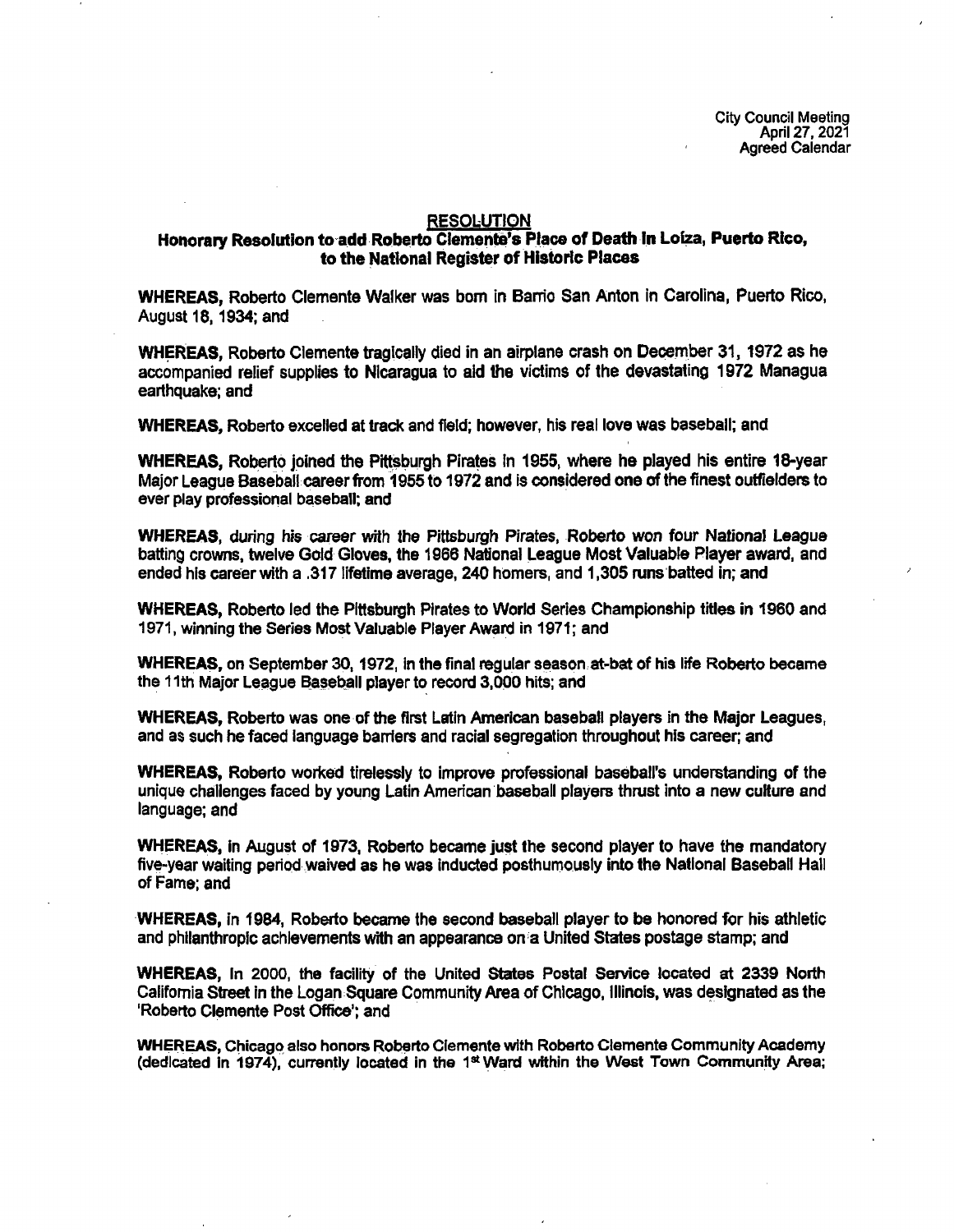Roberto Clemente Park, currently located in the 1<sup>st</sup> Ward within the West Town Community Area; Acero Roberto Clemente School (opened in 2012), currently located in the 29<sup>th</sup> Ward within the Belmont Cragin Community Area; and

WHEREAS, Roberto Clemente devoted himself to improving the lives of underserved youth in Puerto Rico and throughout the world; and

WHEREAS, Roberto Clemente's humanitarian legacy continues to this day, embodied by the Roberto Clemente Award, of which Anthony Rizzo was the 2017 recipient while a member of the Chicago Cubs, and Cubs Rick Sutcliffe and Sammy Sosa were the 1987 and 1998 recipients, and Paul Konerko of the Chicago White Sox, was the 2014 recipient; and

WHEREAS, it is through Roberto's service work that he tragically died while delivering relief supplies to Nicaragua; and,

WHEREAS, The National Register of Historic Places is the official list of the Nation's historic place worthy of preservation, and recognizing the site of Roberto Clemente's passing would honor his life of sen/ice and be fitting for the National Register of Historic Places; now therefore

BE IT RESOLVED, that the City of Chicago calls upon United States Secretary of the Interior Deb Haaland and National Park Service to recognize the historical significance of Roberto Clemente's place of death in Lofza, Puerto Rico, by adding it to the National Register of Historic Places.

əa 30

Daniel La'Spata, 1<sup>st</sup> Ward Manuel Contract Rossana Rodriguez Sanchez, 33<sup>nd</sup> Ward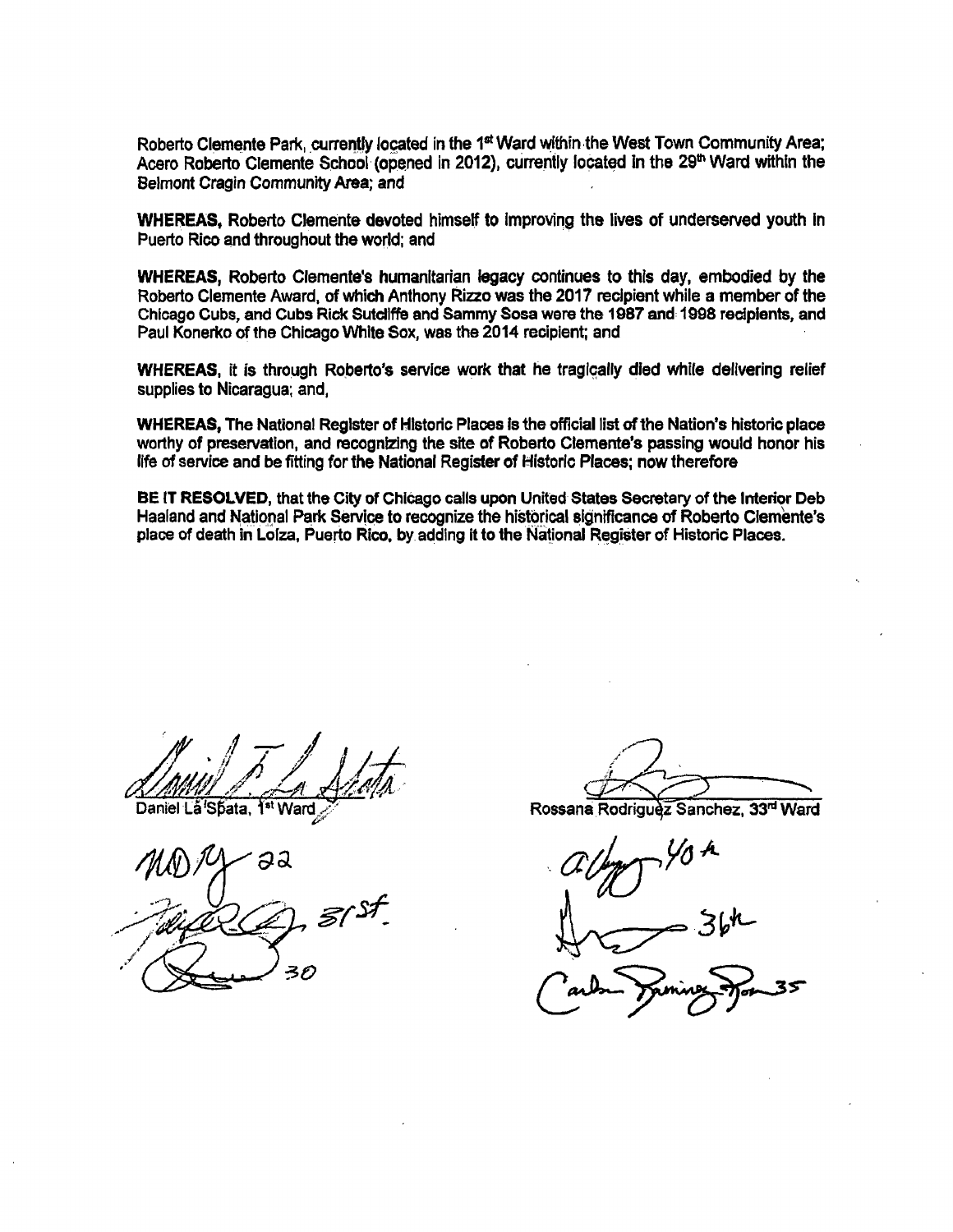The following legislation is being introduced by Daniel La Spata and Rossana Rodriguez Sanchez, as a an Honorary Resolution to add Roberto Clemente's Place of Death in Loaiza, Puerto Rico, to the National Register of Historic Places

Click or tap here to enter text.

Alderman Ward 10 Alderman Ward 11 Alderman Ward 12 Alderman Ward 13 Alderman Ward 1 Alderman Ward 15 Alderman Ward 2 **Alderman Ward 16** Alderman Ward 3 Alderman Ward 17 Alderman Ward 4 Alderman Ward 18 Alderman Ward 5 Alderman Ward 19 Alderman Ward 6 **Alderman Ward 20** Alderman Ward 7 Alderman Ward 21 Alderman Ward 8 **Alderman Ward 22 Alderman Ward 9 Susan Sadlowski Garza**  Alderman Ward 23 **Alderman Ward 24 Byron Sigcho-Lopez Alderman Ward 25 Roberto Maldonado**  Alderman Ward 26 Alderman Ward 27

Alderman Ward 14

1 1 Page